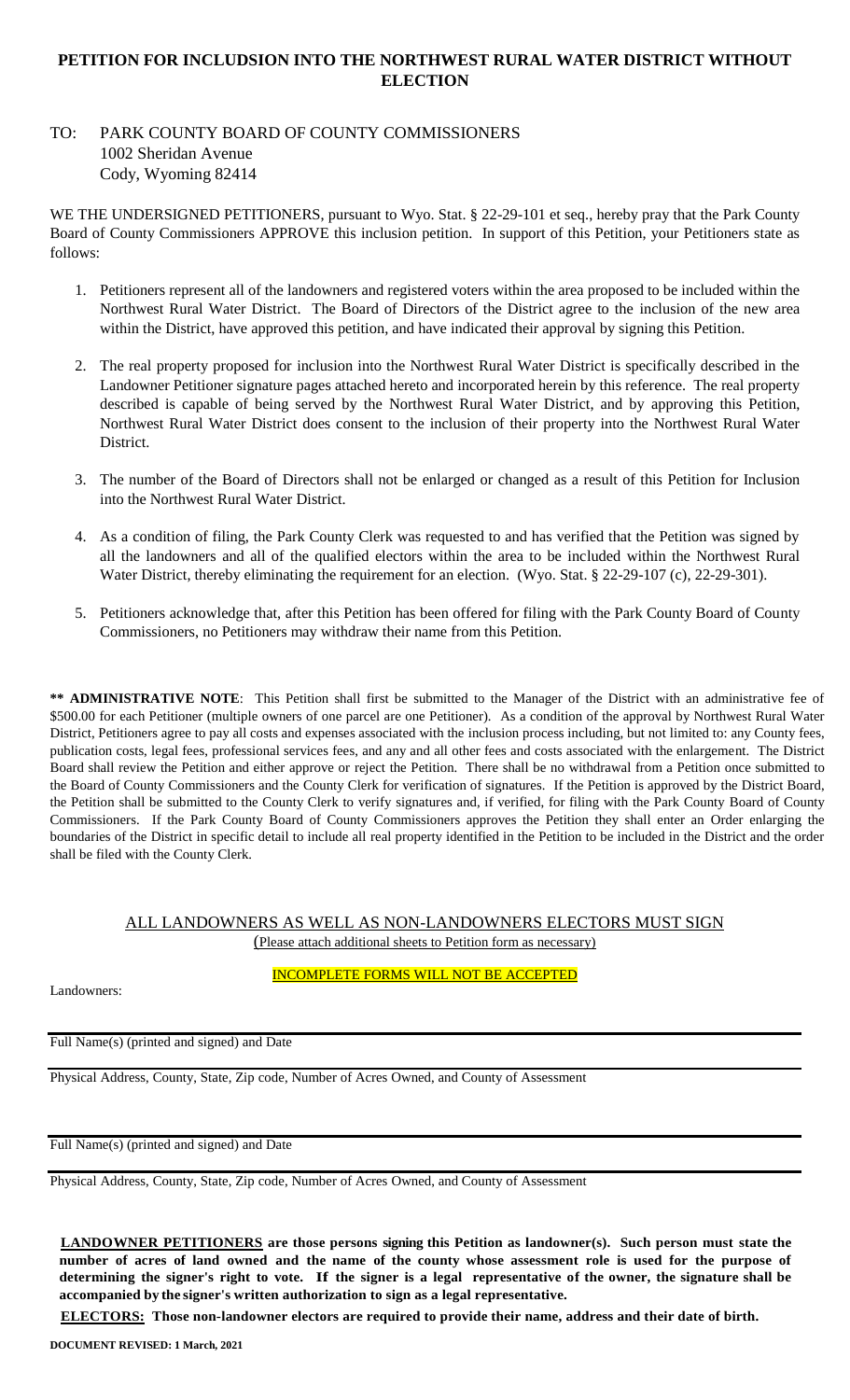| NON-LANDOWNER ELECTORS  |
|-------------------------|
| (If any) W.S. 22-29-106 |

\_\_\_\_\_\_\_\_\_\_\_\_\_\_\_\_\_\_\_\_\_\_\_\_\_\_\_\_\_\_\_\_\_\_\_\_\_\_\_\_\_\_\_\_\_\_\_\_\_\_\_\_\_\_\_\_\_\_\_\_\_\_\_\_\_\_\_\_\_\_\_\_\_\_\_\_\_\_\_\_\_\_\_\_

\_\_\_\_\_\_\_\_\_\_\_\_\_\_\_\_\_\_\_\_\_\_\_\_\_\_\_\_\_\_\_\_\_\_\_\_\_\_\_\_\_\_\_\_\_\_\_\_\_\_\_\_\_\_\_\_\_\_\_\_\_\_\_\_\_\_\_\_\_\_\_\_\_\_\_\_\_\_\_\_\_\_\_\_

| Full Name of Non-Landowner Elector (printed and signed) and Date                      |          |
|---------------------------------------------------------------------------------------|----------|
| Physical Address, County, State, Zip Code and Date of Birth                           |          |
| Full Name of Non-Landowner (printed and signed) Elector and Date                      |          |
| Physical Address, County, State, Zip Code and Date of Birth                           |          |
|                                                                                       |          |
|                                                                                       | has been |
| <b>Chief Petitioner</b>                                                               |          |
| State of Wyoming)<br>$\begin{array}{c}\n\text{County of} \quad\text{S}}\n\end{array}$ |          |
| The foregoing instrument was acknowledged before me by___________________________     |          |
| this $\_\_\_\_\_\_\$ day of $\_\_\_\_\_\_\_\_\_\_\_\$                                 |          |
| <u> 1989 - Johann John Stein, mars an deus Amerikaanse kommunister (</u>              |          |
|                                                                                       |          |

#### NORTHWEST RURAL WATER DISTRICT APPROVAL:

Northwest Rural Water District does approve and support the above-referenced Petition for Inclusion into the Northwest Rural Water District. This approval is subject to the agreement as referenced in the Administrative Note. \*\*

Chairman, Northwest Rural Water District

\_\_\_\_\_\_\_\_\_\_\_\_\_\_\_\_\_\_\_\_\_\_\_\_\_\_\_\_\_\_\_\_\_\_\_\_\_\_\_\_

**LANDOWNER PETITIONERS are those persons signing this Petition as landowner(s). Such person must state the number of acres of land owned and the name of the county whose assessment role is used for the purpose of determining the signer's right to vote. If the signer is a legal representative of the owner, the signature shall be accompanied by the signer's written authorization to sign as a legal representative.**

**ELECTORS: Those non-landowner electors are required to provide their name, address and their date of birth.**